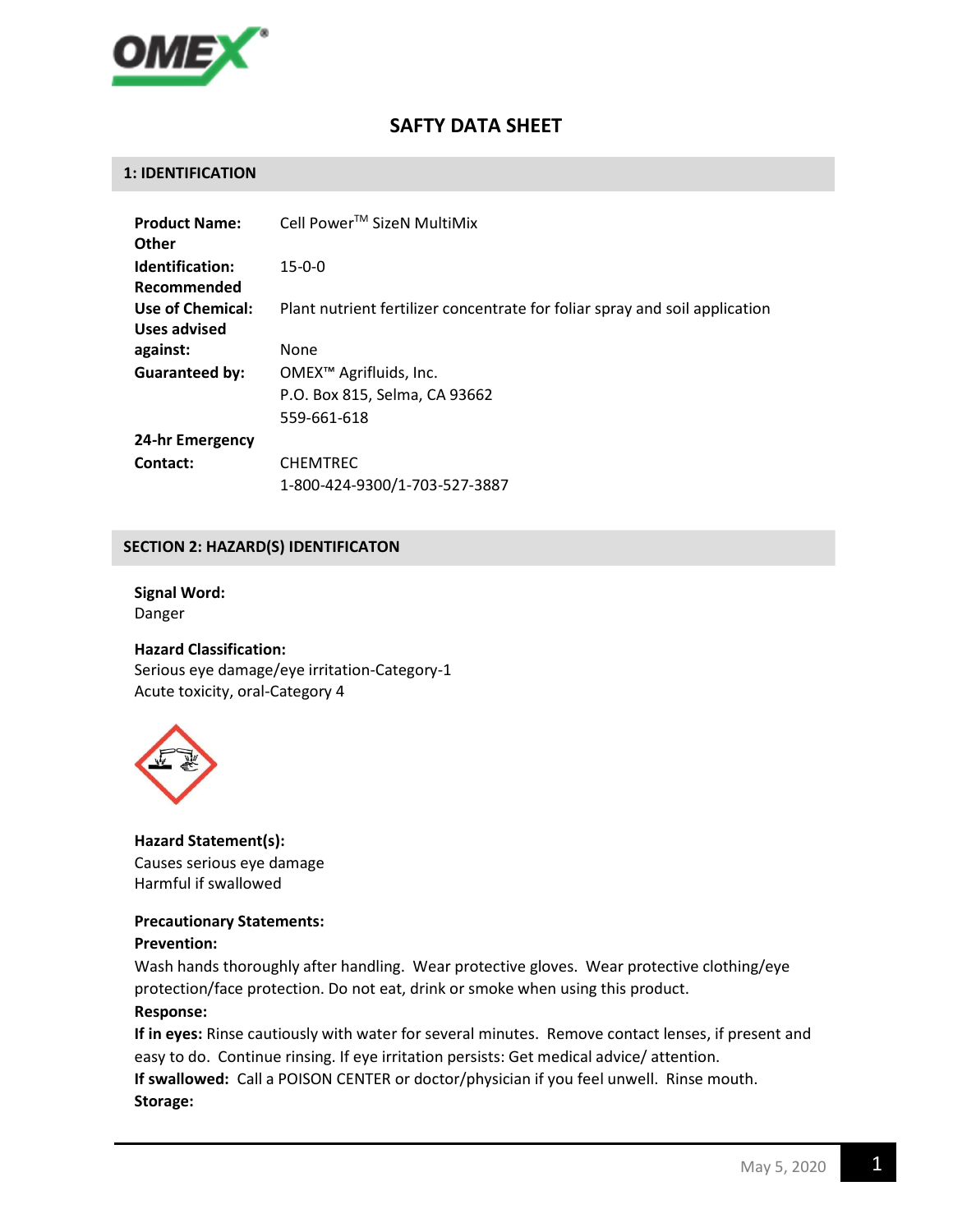Store in original containers only. Keep container tightly closed when not in use. Store in a cool dry well-ventilated area, preferably in a locked storage area away from children, feed and food products, and seed. Store at ambient temperatures. Do not contaminate water, food, or feed by storage or disposal.

# Disposal:

Do not reuse container. Plastic: Triple rinse (or equivalent), adding rinse water to spray tank, then offer for recycling at an ACRC site (go to http://www.acrecycle.org/ for locations) or by reconditioning, or puncture and dispose of in a sanitary landfill or by other procedures approved by state and local authorities. Wastes resulting from the use of this product may be disposed of on site or at an approved waste disposal facility.

# SECTION 3: COMPOSITION/INFORMATION ON INGREDIENTS

## Chemical Ingredients:

| <b>Chemical names</b>     | <b>CAS Number</b> | %       |
|---------------------------|-------------------|---------|
| Calcium nitrate dihydrate | 13477-34-4        | 10-30   |
| Ferric chloride           | 7705-08-0         | $1 - 3$ |
| Manganese chloride        | 7773-01-5         | $1 - 3$ |
| Proprietary Mixture*      |                   | 36-88   |

\*Components not listed are with non-hazardous or withheld as a trade secret.

# SECTION 4: FIRST AID MEASURES

# First Aid:

| If inhaled          | Move person into fresh air, rest in a position comfortable for<br>breathing.           |
|---------------------|----------------------------------------------------------------------------------------|
|                     | Seek medical advice.                                                                   |
| If on skin(hair) or | Wash affected skin with plenty of soap and water.                                      |
| clothing            | Remove and wash clothes before reuse.                                                  |
|                     | If symptoms develop, seek medical advice.                                              |
| If in eyes          | Immediately wash affected eyes for at least 15 minutes under                           |
|                     | running water with eyelids held open.                                                  |
|                     | Remove contact lenses if possible.                                                     |
|                     | Call a poison control center or doctor for treatment advice.                           |
| If swallowed        | Do not give anything by mouth to an unconscious person.                                |
|                     | Do not induce vomiting unless told to do so by the poison<br>control center or doctor. |
|                     | Have a person sip a glass of water if able to swallow.                                 |
|                     | Call a poison control center or doctor immediately for<br>treatment advice.            |

# Signs and Symptoms of Short Term (Acute) and Long Term (Chronic) Exposure:

| If in eyes          | Risk of serious damage to eyes. |
|---------------------|---------------------------------|
| If on skin(hair) or | Irritating to skin.             |
| clothing            |                                 |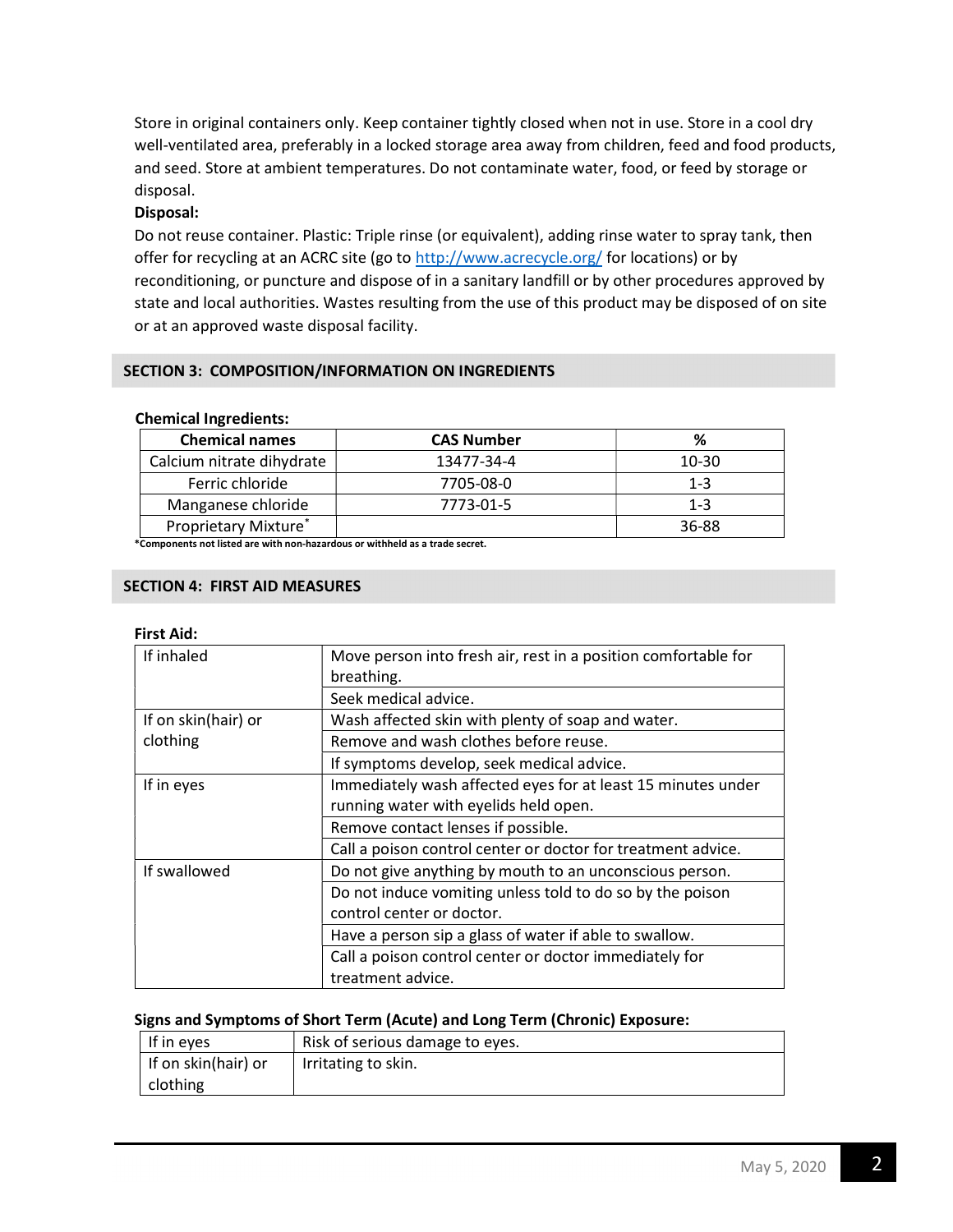Alkaline. The toxicity of potassium silicate is dependent on the silica to alkali ratio and on the pH. Have the product container or label with you when calling a poison control center

For emergencies, call CHEMTREC (24-hrs) 1-800-424-9300/1-703-527-3887

## Indication of any immediate medical attention and special treatment needed

| Medical     | Medical regimes should be dictated by a medical professional. |
|-------------|---------------------------------------------------------------|
| treatments: |                                                               |

## SECTION 5: FIRE FIGHTING MEASURES

| <b>Extinguishing Media:</b>                                                   | All extinguishing agents permitted.                                                            |
|-------------------------------------------------------------------------------|------------------------------------------------------------------------------------------------|
| <b>Fire Fighting Instructions:</b>                                            | Wear self-containing breathing apparatus                                                       |
| <b>Hazardous Combustion Products:</b>                                         | Oxides of calcium, magnesium, iron, manganese, zinc, copper,<br>carbon, nitrogen and chlorine. |
| Other special hazard during fire:<br><b>Special Fire-fighting Procedures:</b> | None known<br>No special instructions.                                                         |

## SECTION 6: ACCIDENTAL RELEASE MEASURES

In Case of Spill or Leak: In case of a release, clear the affected area and protect people. Mop up spills and contain spillages with sand, earth or any suitable adsorbent material. Spillages may be slippery. Personal protective equipment should be as follows: gloves, goggles, and appropriate body protection (e.g., boots, Tyvex suit, rubber gloves and leather or cloth gloves, over latex gloves). Keep accidental releases away from drains, water course, soil and open ground.

Disposal: Dispose according to Section 13 and product label.

Personal Precautions: Avoid contact with skin and eyes. Ensure adequate ventilation. Avoid contact with strong acids and oxidizing agents. This product is a slip hazard when spilt

# SECTION 7: HANDLING and STORAGE

Safe Handling Procedures: Avoid contact with eyes, skin and clothing contact. Avoid generation of mist. Wash hands thoroughly after handling this product. Do not eat, drink, smoke, or apply cosmetics while handling this product. Use in a well-ventilated location. Product will precipitate and possibly react violently when mixed with strong alkalis. Storage: Store in original container only. Keep container tightly closed when not in use. Store in cool, dry well-ventilated area, preferably in a locked storage area away from children, feed and food products and seed. Away from direct sunlight, sources of intense heat, or where freezing is possible. Store at ambient temperature.

#### SECTION 8: EXPOSURE CONTROLS/PERSONAL PROTECTION

| Substance | CAS number | Workplace Exposure Limit (WEL) |                           |
|-----------|------------|--------------------------------|---------------------------|
|           |            | Long-term exposure limit       | Short-term exposure limit |
|           |            | (8-hr TWA reference            | (15-minute reference)     |
|           |            | period)                        | period)                   |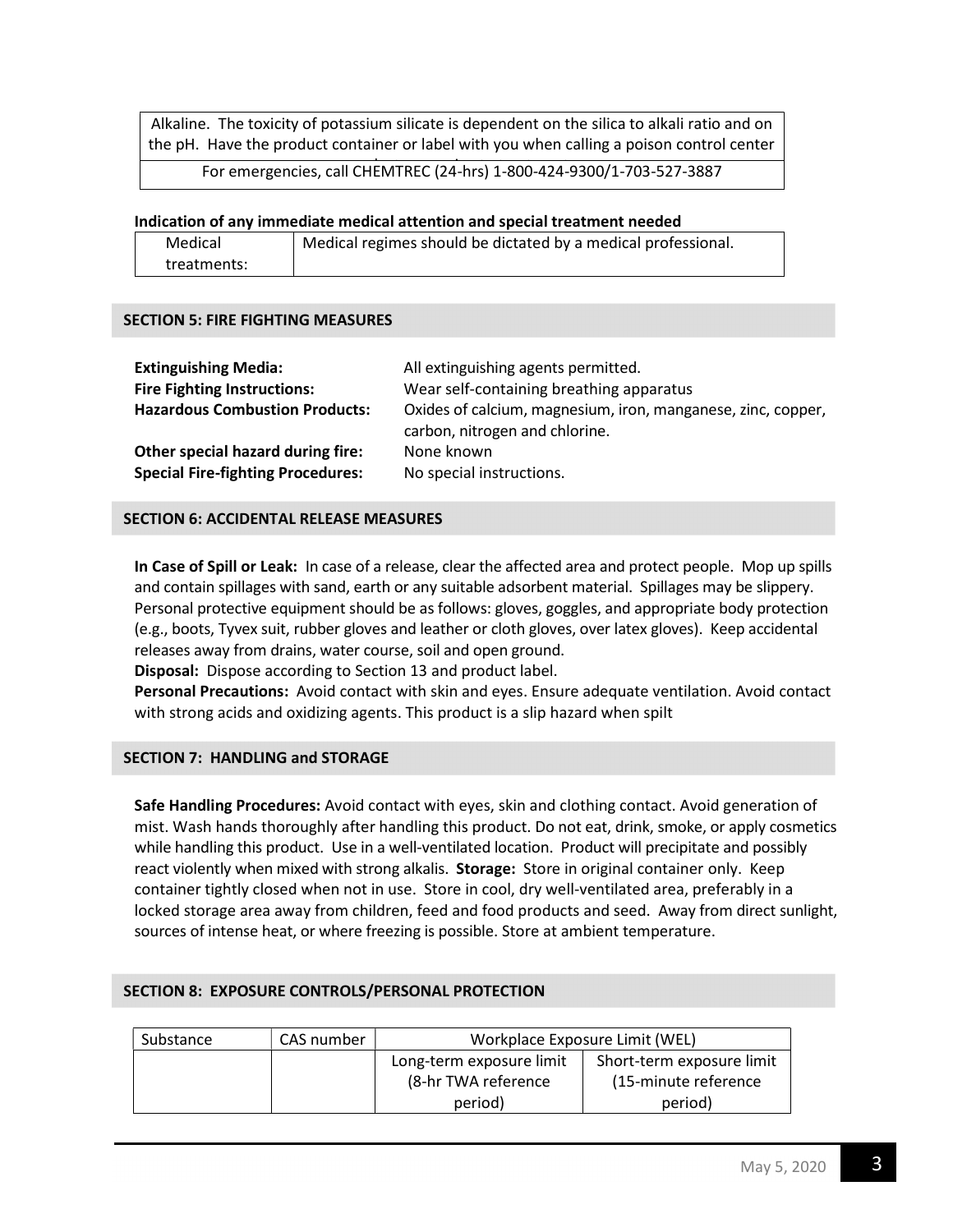|            |                          | ppm                      | $mg.m^{-3}$ | ppm                      | $mg.m^{-3}$   |
|------------|--------------------------|--------------------------|-------------|--------------------------|---------------|
| Iron Salts | $\overline{\phantom{0}}$ | $\overline{\phantom{0}}$ | ⊥.∪         | $\overline{\phantom{0}}$ | $\sim$<br>۷.J |

Exposure Guidelines: The primary hazard of potassium silicate is the alkalinity. Avoid release to the environment.

Engineering Controls: Engineering methods to prevent or control exposure are preferred. Methods include process or personnel enclosure, mechanical ventilation (dilution and local exhaust), and control of process conditions.

Eye and hand protection: Wear safety glasses. Wear protective clothing: long sleeves and pants, shoes with socks. Wear plastic or rubber gloves.

Respiratory Protection: Wear suitable respiratory protective equipment if exposure to levels above the occupational exposure limit is likely.

General Hygiene: Good personal hygiene practices should always be observed. Wash hands, arms, face thoroughly after handling product before eating, smoking and using the toilet. Wash contaminated clothing before reusing.

#### SECTION 9: PHSICAL and CHEMICAL PROPERTIES

| Appearance:                   | Clear green/brown liquid                         |
|-------------------------------|--------------------------------------------------|
| <b>Physical state:</b>        | Liquid                                           |
| Odor:                         | Slightly sweet and metallic                      |
| <b>Odor Threshold:</b>        | No data available                                |
|                               |                                                  |
| pH:                           | $1.5 - 2.5$                                      |
| <b>Melting Point:</b>         | No data available                                |
| <b>Freezing Point:</b>        | $0^{\circ}$ C                                    |
| <b>Boiling Point:</b>         | $100^{\circ}$ C                                  |
| <b>Flash Point:</b>           | No data available                                |
| <b>Evaporation Rate:</b>      | No data available                                |
| <b>Flammability:</b>          | No data available                                |
| <b>Upper/Lower</b>            |                                                  |
| <b>Flammability Limits:</b>   | No data available                                |
| <b>Vapor Pressure:</b>        | No data available                                |
| <b>Vapor Density:</b>         | No data available                                |
| <b>Bulk Density:</b>          | 11.09 lbs/gal $20^{\circ}$ C                     |
| <b>Specific Gravity:</b>      | 1.25-1.35 g/cm <sup>3</sup> at 20 <sup>o</sup> C |
| Solubility (in water):        | Completely soluble                               |
| <b>Partition Coefficient:</b> | No data available                                |
| Auto-ignition                 |                                                  |
| Temperature:                  | No data available                                |
| Decomposition                 |                                                  |
| Temperature:                  | No data available                                |
| <b>Viscosity:</b>             | $<$ 100 cPs at 20 $^{\circ}$ C                   |

#### SECTION 10: STABILITY and REACTIVITY

Stability: Product is stable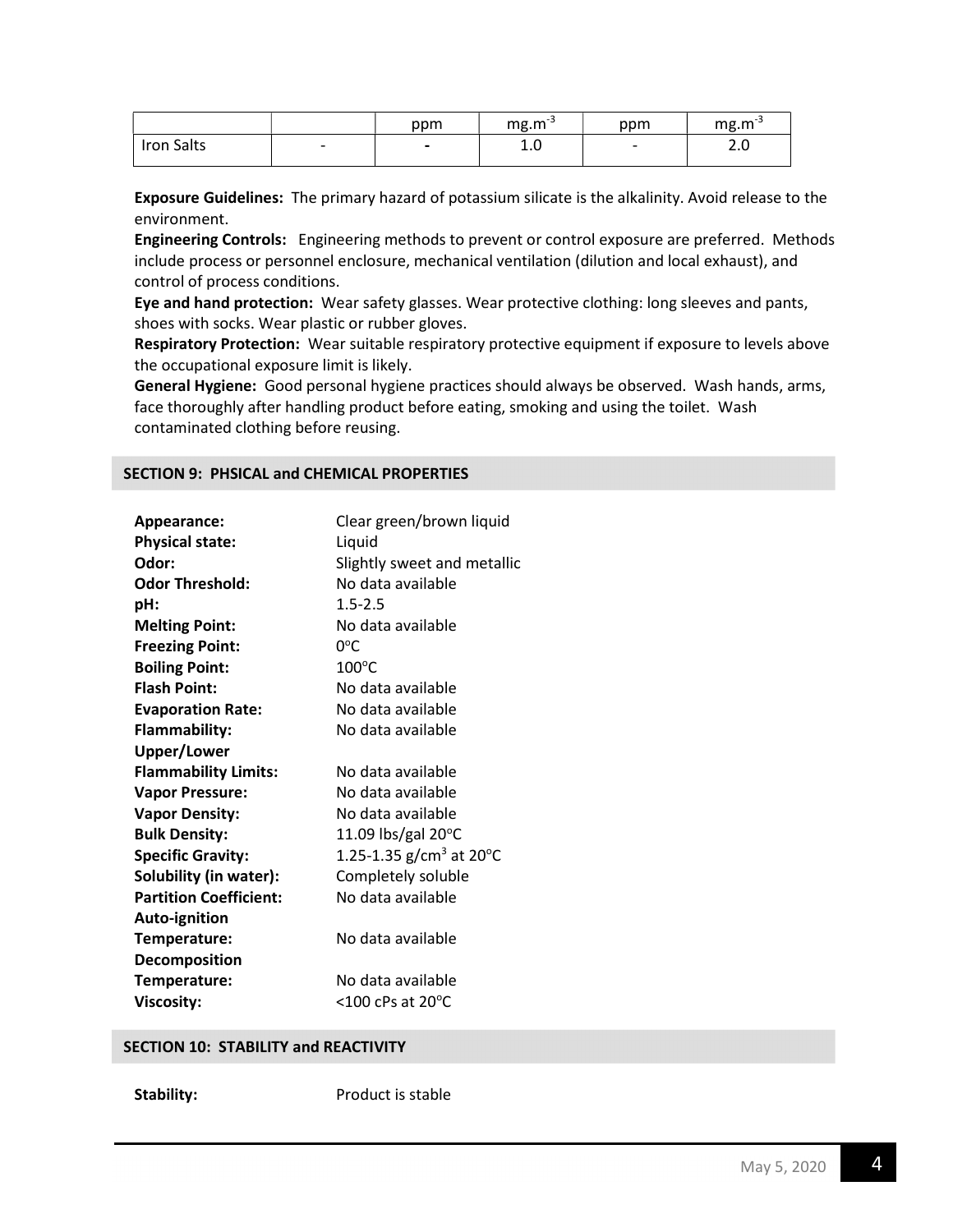| <b>Decomposition:</b>       | No known hazardous decomposition products known              |
|-----------------------------|--------------------------------------------------------------|
| <b>Hazardous reactions:</b> | Can react with strong acids, bases and reducing agents       |
| <b>Conditions to Avoid:</b> | Excessive heat (to water boiling point), mixing with alkalis |
| Incompatible materials:     | Reducing and alkaline materials                              |
| Target organs:              | Skin, eyes.                                                  |
| <b>Routes of Exposure:</b>  | Skin and eye contact.                                        |

## SECTION 11: TOXICOLOGICAL INFORMATION

| Acute Oral, LD50(rat):         | $2,780$ mg/kg bw                                  |
|--------------------------------|---------------------------------------------------|
| Skin Irritation:               | Irritating to skin.                               |
| Serious eye damage/irritation: | Irritating to eyes.                               |
| <b>Dermal Sensitization:</b>   | Not sensitizing                                   |
| <b>Carcinogenic Status:</b>    | No known significant effects or critical hazards. |
| <b>Reproductive Effects:</b>   | No known significant effects or critical hazards. |
| Teratogenicity:                | No known significant effects or critical hazards. |
| <b>Mutagenicity:</b>           | No known significant effects or critical hazards. |

# SECTION 12: ECOLOGICAL INFORMATION

## Aquatic Toxicity:

Inorganic. Soluble silicates, upon dilution, rapidly depolymerize into molecular species indistinguishable from natural dissolved silica. The substance has no potential for bioaccumulation.

| <b>Species</b>                      | Test     | Value              |
|-------------------------------------|----------|--------------------|
|                                     | LC50 96H | $1.0 \text{ mg/L}$ |
| Rainbow trout (Oncorhynchus mykiss) |          |                    |
| Water flea (Daphnia magna)          | EC50 48H | $9.6 \text{ mg/L}$ |

#### Environmental Hazards: Data not available

#### SECTION 13: DISPOSAL CONSIDERATIONS

Handling for Disposal: Handle wastes according to recommendations in Section7. Methods for Disposal: Do not reuse container. This material, if discarded as produced, is not classified as a hazardous waste. Plastic: Triple rinse (or equivalent), adding rinse water to spray tank, then offer for recycling at an ACRC site (go to http://www.arcreycle.org/for locations) or by reconditioning or puncture and dispose of in a sanitary landfill or by other procedures approved by state and local authorities. Wastes resulting from the use of this product may be disposed or on site or at an approved waste disposal facility. Do not contaminate water, food or feed by storage or disposal.

#### SECTION 14: TRANSPORT INFORMATION

| DOT:                        |
|-----------------------------|
| <b>UN</b> number:           |
| UN proper shipping name:    |
| Transport hazard class(es): |

Not regulated in transportation for DOT. Not applicable Not applicable Not applicable